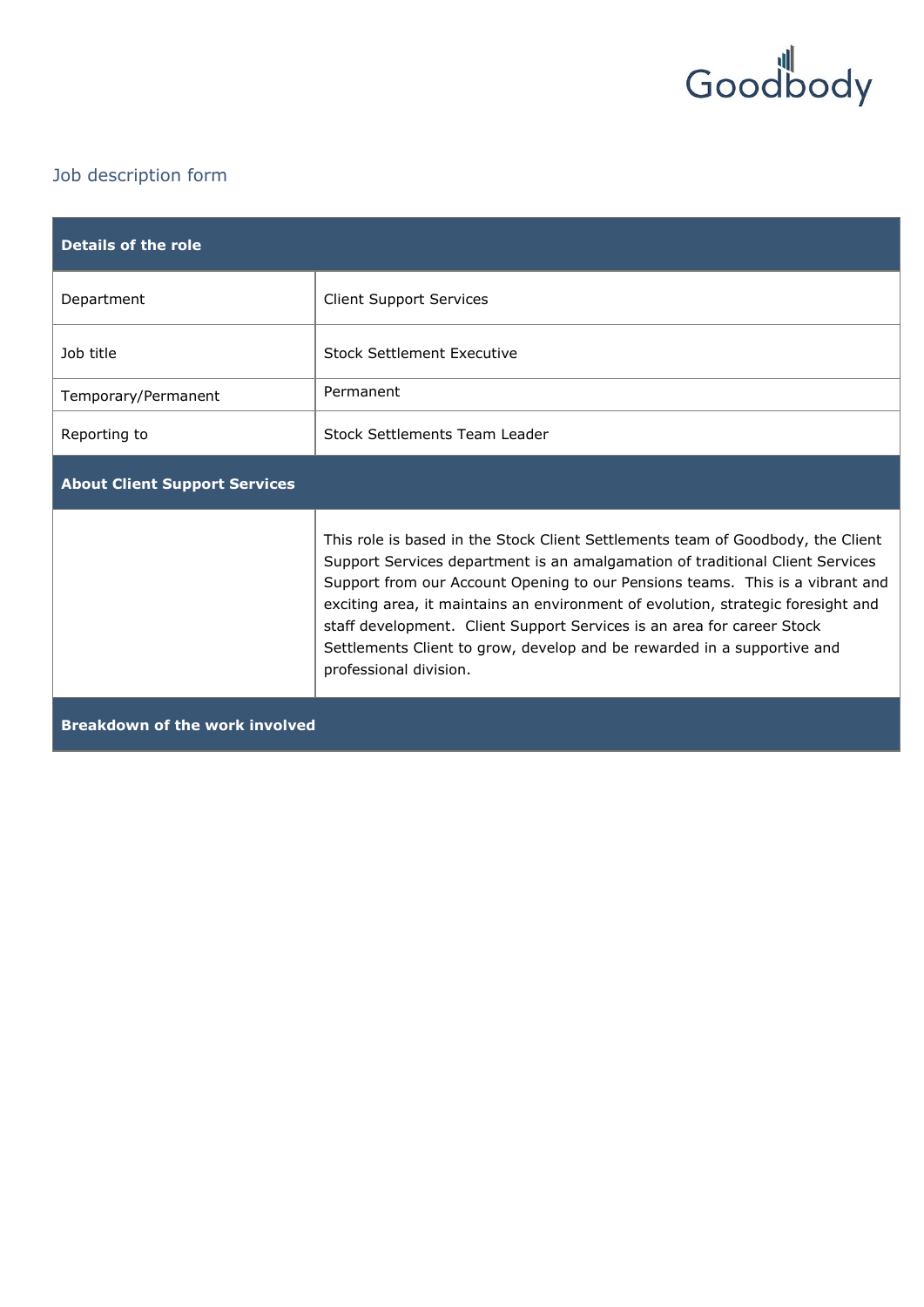| Day to day duties<br>Adhoc duties | Processing of Off Market Transfers for our Institutional and Retail clients.<br>Validation of pricing and client portfolio data.<br>Support and delivery to our large Corporate Broking clients to aid the smooth<br>delivery of share cancellations.<br>Ensure Procedure Manuals are continuously updated with all changes and new<br>procedures.<br>Various ad-hoc projects as they arise.<br>Ensure that all tasks performed are compliant with relevant policies and<br>settlements procedures.<br>Ensure on-going compliance with Client Asset Regulations (CAR).<br>Keeping abreast of all new/revised legal/operational matters affecting the<br>department and assessing the impact of same on the day to day running of the<br>business.<br>To take full responsibility and ownership for all assigned administrative services.<br>To provide a robust and timely client service, working within the Control<br>framework and Goodbody policies and procedures.<br>Consistently seek to deliver further efficiencies in services and processes.<br>Consistently demonstrate customer focus behaviours while using judgement to<br>make sound and dependable decisions.<br>Deliver a high-quality service to internal and external customers. Providing<br>support and guidance to the Wealth Management Department on a broad<br>spectrum of matters.<br>Work as a key part of the team in providing support to colleagues and ensure<br>that the department maintains optimum performance and delivery of objectives.<br>Challenge traditional ways of working and actively propose and drive change<br>where appropriate.<br>Ensure compliance with assigned and agreed Performance Objectives.<br>Representing the team and/or department on ad-hoc matters as they arise.<br>- Build and maintain strong relationships with all colleagues, relevant vendors<br>/ customers and stakeholders.<br>Recognise and record Service Level Agreement Breaches against Outsourced<br>Provider as and when they occur - adhere to Breach recognition and<br>escalation procedures.<br>Represent the Client Support Services on internal/external forums with the<br>T.<br>ability to obtain a favourable resolution for all concerned.<br>Be responsive and receptive to internal and external change initiatives.<br>Escalation to Team Leader of all relevant matters whilst retaining<br>responsibility for resolution. |
|-----------------------------------|--------------------------------------------------------------------------------------------------------------------------------------------------------------------------------------------------------------------------------------------------------------------------------------------------------------------------------------------------------------------------------------------------------------------------------------------------------------------------------------------------------------------------------------------------------------------------------------------------------------------------------------------------------------------------------------------------------------------------------------------------------------------------------------------------------------------------------------------------------------------------------------------------------------------------------------------------------------------------------------------------------------------------------------------------------------------------------------------------------------------------------------------------------------------------------------------------------------------------------------------------------------------------------------------------------------------------------------------------------------------------------------------------------------------------------------------------------------------------------------------------------------------------------------------------------------------------------------------------------------------------------------------------------------------------------------------------------------------------------------------------------------------------------------------------------------------------------------------------------------------------------------------------------------------------------------------------------------------------------------------------------------------------------------------------------------------------------------------------------------------------------------------------------------------------------------------------------------------------------------------------------------------------------------------------------------------------------------------------------------------------------------------------------------------------------|
| <b>Experience required</b>        |                                                                                                                                                                                                                                                                                                                                                                                                                                                                                                                                                                                                                                                                                                                                                                                                                                                                                                                                                                                                                                                                                                                                                                                                                                                                                                                                                                                                                                                                                                                                                                                                                                                                                                                                                                                                                                                                                                                                                                                                                                                                                                                                                                                                                                                                                                                                                                                                                                |
|                                   |                                                                                                                                                                                                                                                                                                                                                                                                                                                                                                                                                                                                                                                                                                                                                                                                                                                                                                                                                                                                                                                                                                                                                                                                                                                                                                                                                                                                                                                                                                                                                                                                                                                                                                                                                                                                                                                                                                                                                                                                                                                                                                                                                                                                                                                                                                                                                                                                                                |
| Specific systems knowledge        | Proficient in Microsoft applications principally Word and Excel.                                                                                                                                                                                                                                                                                                                                                                                                                                                                                                                                                                                                                                                                                                                                                                                                                                                                                                                                                                                                                                                                                                                                                                                                                                                                                                                                                                                                                                                                                                                                                                                                                                                                                                                                                                                                                                                                                                                                                                                                                                                                                                                                                                                                                                                                                                                                                               |
| Experience required (years)       | Experience within a Financial Services firm would be an advantage.                                                                                                                                                                                                                                                                                                                                                                                                                                                                                                                                                                                                                                                                                                                                                                                                                                                                                                                                                                                                                                                                                                                                                                                                                                                                                                                                                                                                                                                                                                                                                                                                                                                                                                                                                                                                                                                                                                                                                                                                                                                                                                                                                                                                                                                                                                                                                             |
| <b>Qualifications required</b>    |                                                                                                                                                                                                                                                                                                                                                                                                                                                                                                                                                                                                                                                                                                                                                                                                                                                                                                                                                                                                                                                                                                                                                                                                                                                                                                                                                                                                                                                                                                                                                                                                                                                                                                                                                                                                                                                                                                                                                                                                                                                                                                                                                                                                                                                                                                                                                                                                                                |
| Specific industry qualifications  | Specific industry qualifications                                                                                                                                                                                                                                                                                                                                                                                                                                                                                                                                                                                                                                                                                                                                                                                                                                                                                                                                                                                                                                                                                                                                                                                                                                                                                                                                                                                                                                                                                                                                                                                                                                                                                                                                                                                                                                                                                                                                                                                                                                                                                                                                                                                                                                                                                                                                                                                               |